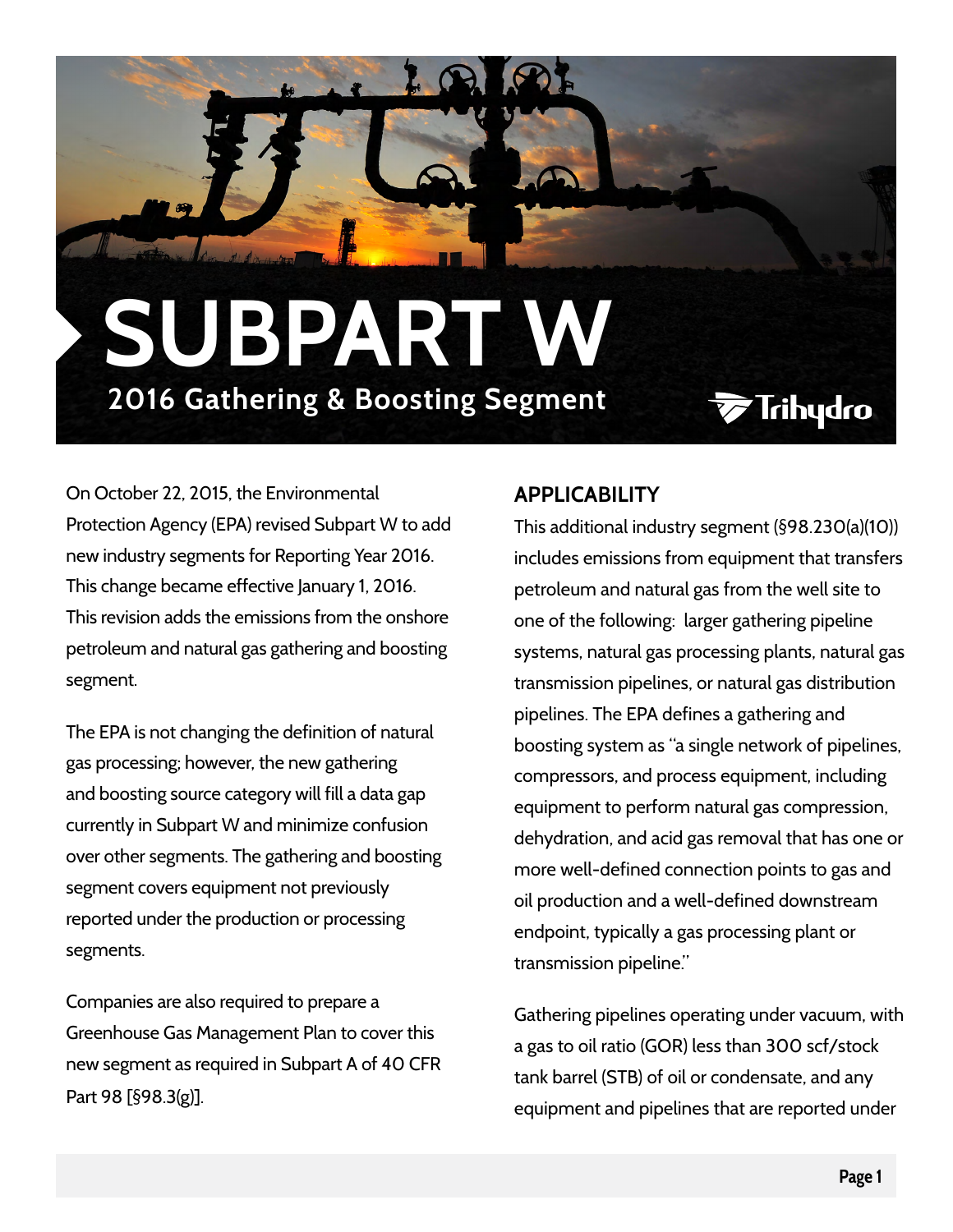any other industry segment defined in Subpart W, are not reported with the onshore petroleum and natural gas gathering and boosting segment.

The source types included in the gathering and boosting segment are very similar to the current source types reported under the oil and gas production segment. The gathering and boosting segment emissions are aggregated for the entire basin, but can also be reported by sub-basin. Sub-basins are the individual counties that make up each basin.

If a company's emissions from the gathering and boosting segment of the entire basin exceed 25,000 metric tons of CO $_{\textrm{\tiny{2}}}$  equivalent, then the company must report Under 40 CFR Part 98. The source types are listed below. Following the list, there is a table with a brief discussion of data needs. The table contains information that Trihydro has found useful to Subpart W reporting.

## **GHGS TO REPORT**

CO $_{\textrm{\tiny{2}}}$ , CH $_{\textrm{\tiny{4}}}$ , and N $_{\textrm{\tiny{2}}}$ O emissions must be reported from the source types listed below.

- Natural gas powered pneumatic devices & pumps
- Acid gas removal vents
- **Dehydrators**
- **Blowdowns**
- Storage tank emissions (flashing as well as standing and working losses)
- Flare stacks
- Centrifugal compressor venting
- Reciprocating compressor venting
- Equipment leaks
- Gathering pipeline leaks
- Combustion equipment

## **DATA NEEDS**

Data needs and gathering methods must be outlined in a Greenhouse Gas Management Plan. This data should be available because it is used to comply with other air compliance requirements. This may include system throughputs and hydrocarbon analyses of produced gases, liquids, and natural gas products. The calculation methods used to determine emissions from each source type are standardized and listed in Subpart W. In some instances, the calculation methods may not be the same as currently used for air permitting and compliance with other air regulations. This subpart does not allow for use of an alternative calculation method.